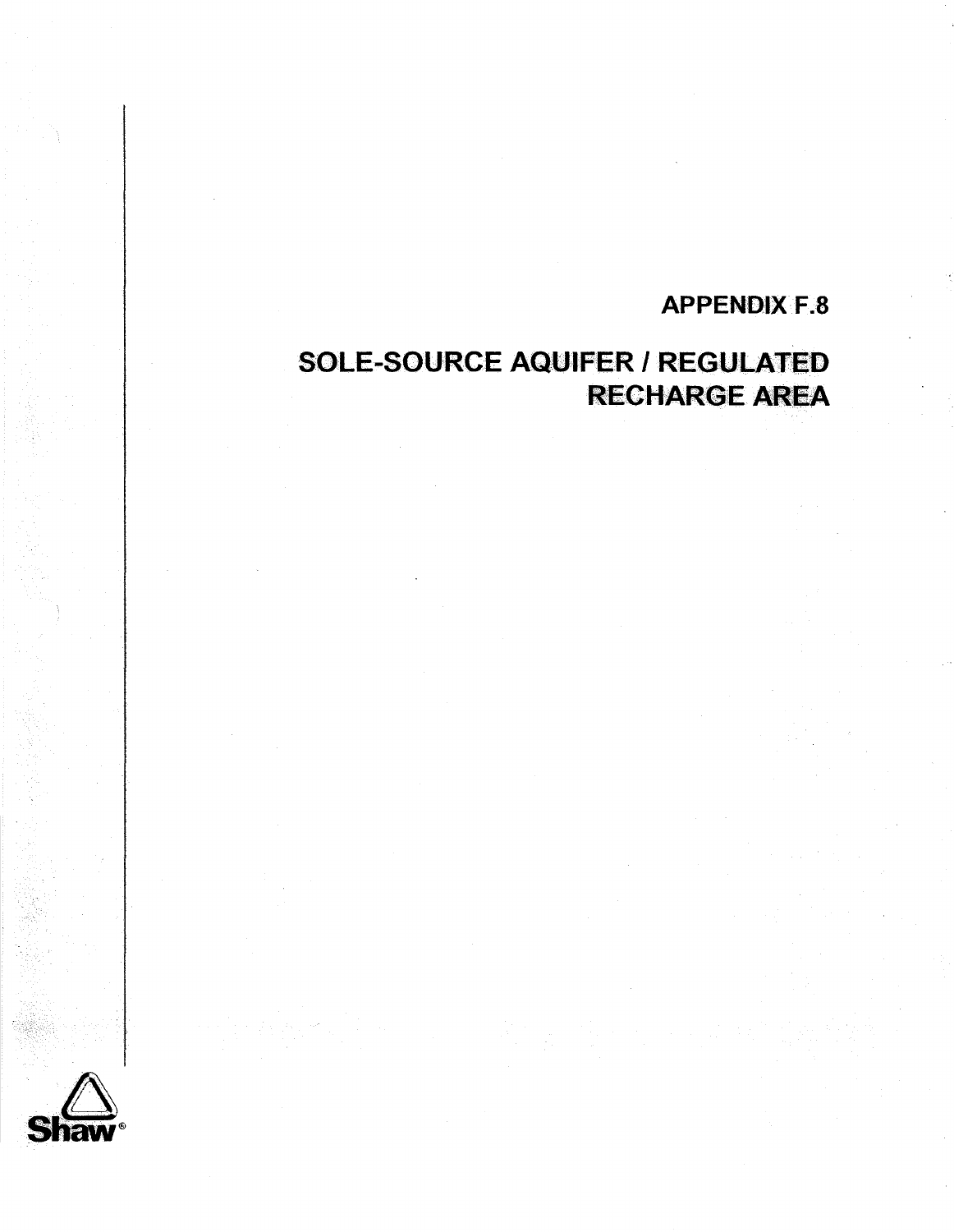

**UNITED STATES ENVIRONMENTAL PROTECTION AGENCY 77 WEST JACKSON BOULEVARD <sup>z</sup>**77 WEST JACKSON BOULEVARD % **4t** 4' CHICAGO, **IL** 60604-3590

June 25,2007

Todd Sudmeier Shaw Environmental, Inc. 1607 E. Main Street Suite E St. Charles, **IL** *603* 74-2343

## **Re: Sole Source Aquifer Inquiry** - **Veolia ES. Zion Landfill Lake County, IL**

Dear Mr. Sudmeier:

**In** reply to your letter about the above referenced project, please note that the location of Lake County, **IL** is not located within a Sole Source Aquifer, nor are there any pending petitions or designations.

While this project is not subject to Sole Source Aquifer review, we suggest that during construction appropriate safeguards are in place to ensure that ground water is not endangered. Such safeguards would include securing adequate precautions for fueling/servicing large equipment, and developing contingency plans to handle the release of any hazardous materials.

Thank you for your cooperation. If you have any further questions please call me at (312) 886-4313.

Sincerely

Cary McElhinney Ground Water and **Drinking** Water Branch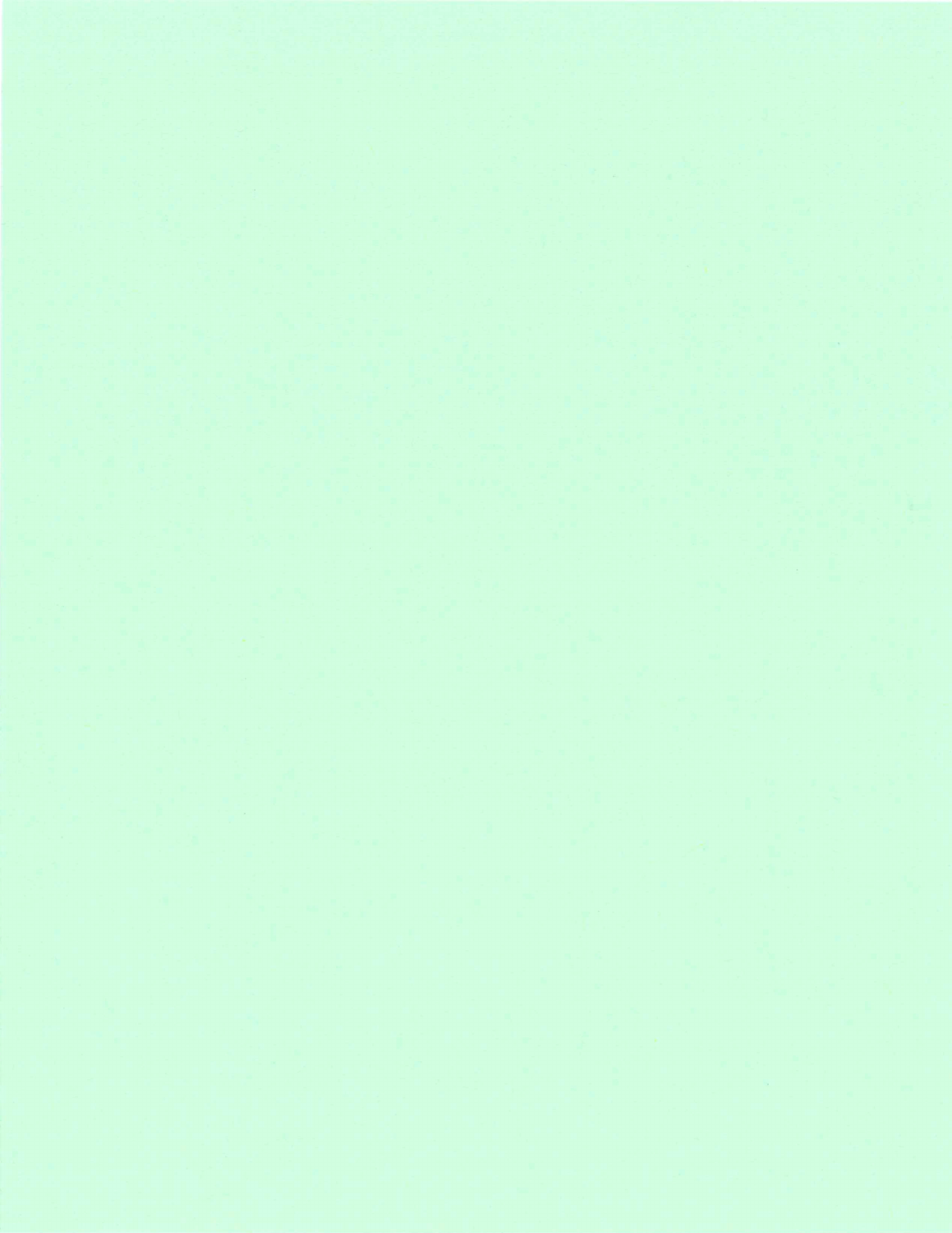

A **World of Solutions'"** 

June 7,2007

Mr. Thonas **Fey,** Deputy Chief United States Environmental Protection Agency **Sole Source Aquifer Coordinator, Region 5 Groundwater Protection Branch** 77 West **Jackson** Boulevard Chicago, **IL 60604-3590** 

Sole Source Aquifer Inquiry

**COPY** 

Dear Mr. Ryan:

Subject:

I am requesting written documentation that there are no sole-source aquifers located in the vicinity of the proposed expansion of the Veolia E.S Zion Landfill. The facility is **b** located in Lake County, Illinois.

The facility is generally located in Section 7 of Township 46 North, Range 12 East of the Third Principal Meridian. The approximate facility location is shown on the enclosed figure.

**If** you require any additional information, please contact me at (630) 762-1400.

Thank you for your assistance.

Sincerely,

**Shaw Enriromnerrtal, Inc** 

Todd Sudmeier Engineer

**Attachments** 

T.\Projects\2006\122150 - Zion Landfill Expansion\Location\Correspondance\sole\_source.doc